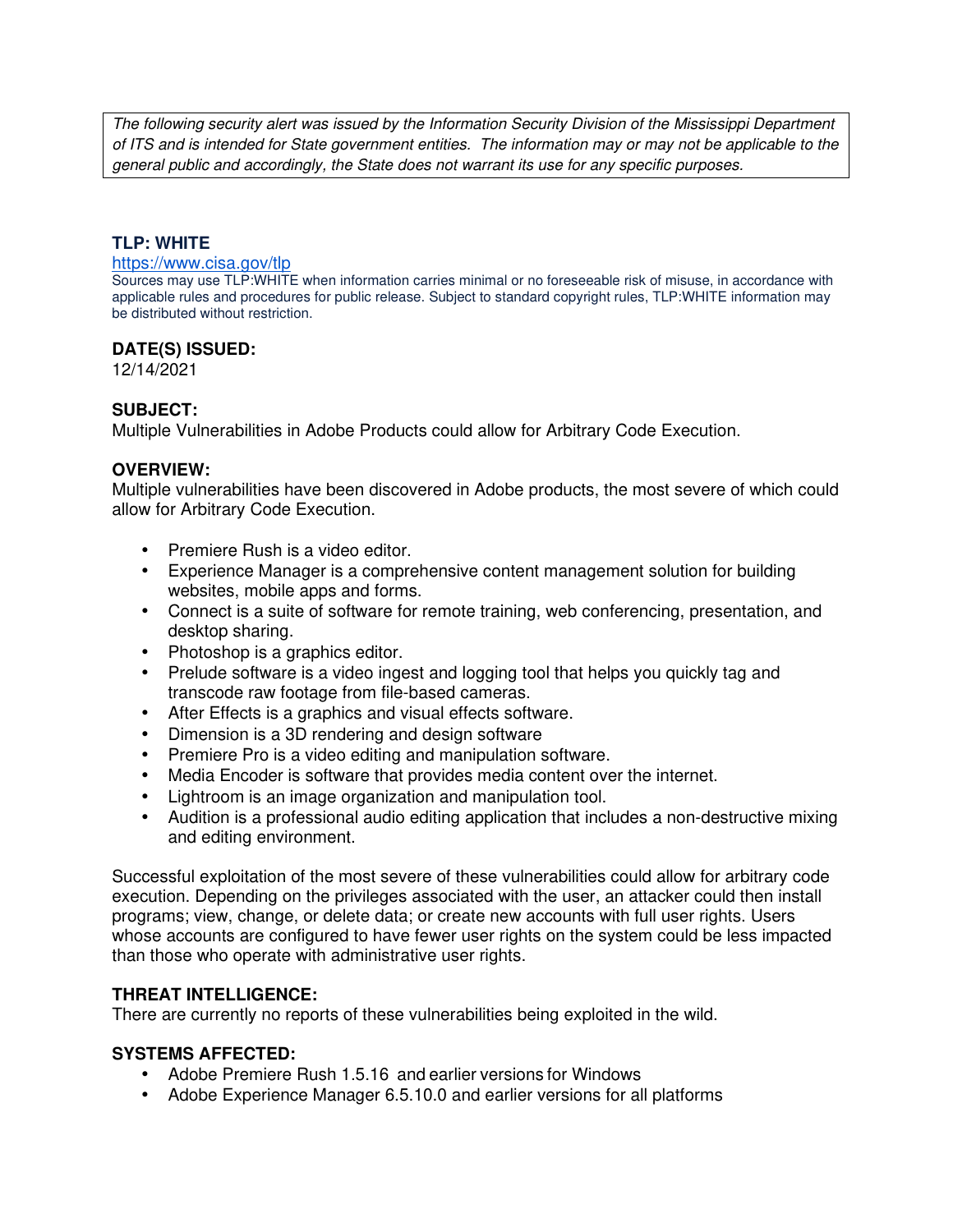- Adobe Connect 11.3 and earlier versions for all platforms
- Adobe Photoshop 2021 22.5.3 and earlier versions for Windows and macOS
- Adobe Photoshop 2022 23.0.2 and earlier versions for Windows and macOS
- Adobe Prelude 22.0 and earlier versions for Windows
- Adobe After Effects 22.0 and earlier versions for Windows and macOS
- Adobe After Effects 18.4.2 and earlier versions for Windows and macOS
- Adobe Dimension 3.4.3 and earlier versions for Windows and macOS
- Adobe Premiere Pro 22.0 and earlier versions for Windows and macOS
- Adobe Premiere Pro 15.4.2 and earlier versions for Windows and macOS
- Adobe Media Encoder 22.0 and earlier versions for Windows and macOS
- Adobe Media Encoder 15.4.2 and earlier versions for Windows and macOS
- Adobe Lightroom 4.4 and earlier versions for Windows
- Adobe Audition 22.0 and earlier versions for Windows and macOS
- Adobe Audition 14.4 and earlier versions for Windows and macOS

# **RISK:**

**Government:**

- Large and medium government entities: **High**
- Small government entities: **Medium**

## **Businesses:**

- Large and medium business entities: **High**
- Small business entities: **Medium**

# **Home users: Low**

# **TECHNICAL SUMMARY:**

Multiple vulnerabilities have been discovered in Adobe Products, the most severe of which could allow for arbitrary code execution. Details of these vulnerabilities are as follows:

Adobe Premiere Rush

- Access of Memory Location After End of Buffer, which could allow for arbitrary code execution. (CVE-2021-40783, CVE-2021-40784, CVE-2021-43021, CVE-2021-43022, CVE-2021-43023, CVE-2021-43024, CVE-2021-43025, CVE-2021-43026, CVE-2021- 43028, CVE-2021-43029, CVE-2021-43747)
- Access of Uninitialized Pointer, which could allow for privilege escalation. (CVE-2021- 43030)
- Improper Input Validation, which could allow for arbitrary code execution. (CVE-2021- 43746)
- NULL Pointer Dereference, which could allow for application denial-of-service. (CVE-2021-43748, CVE-2021-43749, CVE-2021-43750)

Adobe Experience Manager

- Cross-site Scripting (XSS), which could allow for Arbitrary code execution. (CVE-2021- 43761, CVE-2021-43764)
- Improper Restriction of XML External Entity Reference ('XXE'), which could allow for Arbitrary code execution. (CVE-2021-40722)
- Improper Input Validation, which could allow for Security feature bypass. (CVE-2021- 43762)
- Cross-site Scripting (Stored XSS), which could allow for Arbitrary code execution. (CVE-2021-43765, CVE-2021-44176, CVE-2021-44177)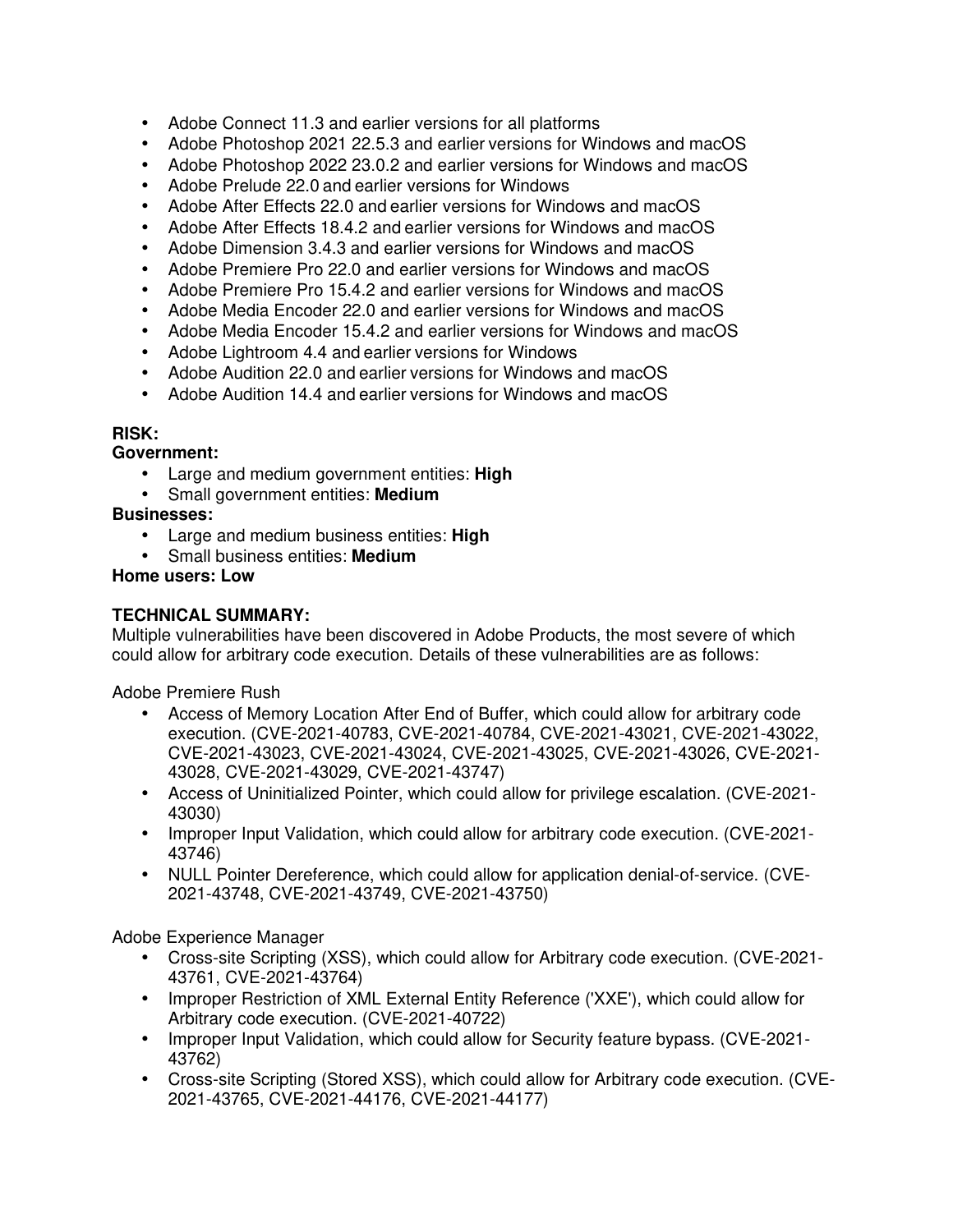• Cross-site Scripting (Reflected XSS), which could allow for Arbitrary code execution. (CVE-2021-44178)

Adobe Connect

• Cross-Site Request Forgery (CSRF), which could allow for arbitrary file system write. (CVE-2021-43014)

Adobe Photoshop

- Out-of-bounds Write, which could allow for arbitrary code execution. (CVE-2021-43018)
- Access of Memory Location After End of Buffer, which could allow for a memory leak. (CVE-2021-43020)
- Buffer Overflow, which could allow for arbitrary code execution. (CVE-2021-44184)

Adobe Prelude

- Access of Memory Location After End of Buffer, which could allow for arbitrary code execution. (CVE-2021-43754)
- Out-of-bounds Read, which could allow for Privilege escalation. (CVE-2021-44696)

Adobe After Effects

- Access of Memory Location After End of Buffer, which could allow for arbitrary code execution. (CVE-2021-43755)
- Out-of-bounds Read, which could allow for arbitrary code execution. (CVE-2021-44188)
- Use After Free, which could allow for privilege escalation. (CVE-2021-44189)
- Out-of-bounds Read, which could allow for privilege escalation. (CVE-2021-44190, CVE-2021-44191, CVE-2021-44192, CVE-2021-44193, CVE-2021-44194, CVE-2021-44195, CVE-2021-43027)

Adobe Dimension

- Out-of-bounds Read, which could allow for privilege escalation. (CVE-2021-43763)
- Access of Memory Location After End of Buffer, which could allow for arbitrary code execution. (CVE-2021-44179)
- Out-of-bounds Write, which could allow for arbitrary code execution. (CVE-2021-44180, CVE-2021-44181, CVE-2021-44182, CVE-2021-44183)

Adobe Premiere Pro

- Out-of-bounds Read, which could allow for privilege escalation. (CVE-2021-43751, CVE-2021-40791, CVE-2021-40795, CVE-2021-42265)
- Use After Free, which could allow for privilege escalation. (CVE-2021-40790)

Adobe Media Encoder

- Access of Memory Location After End of Buffer, which could allow for arbitrary code execution. (CVE-2021-43756)
- Out-of-bounds Read, which could allow for arbitrary code execution. (CVE-2021-43757, CVE-2021-43758, CVE-2021-43759, CVE-2021-43760)

Adobe Lightroom

• Use After Free, which could allow for privilege escalation. (CVE-2021-43753)

Adobe Audition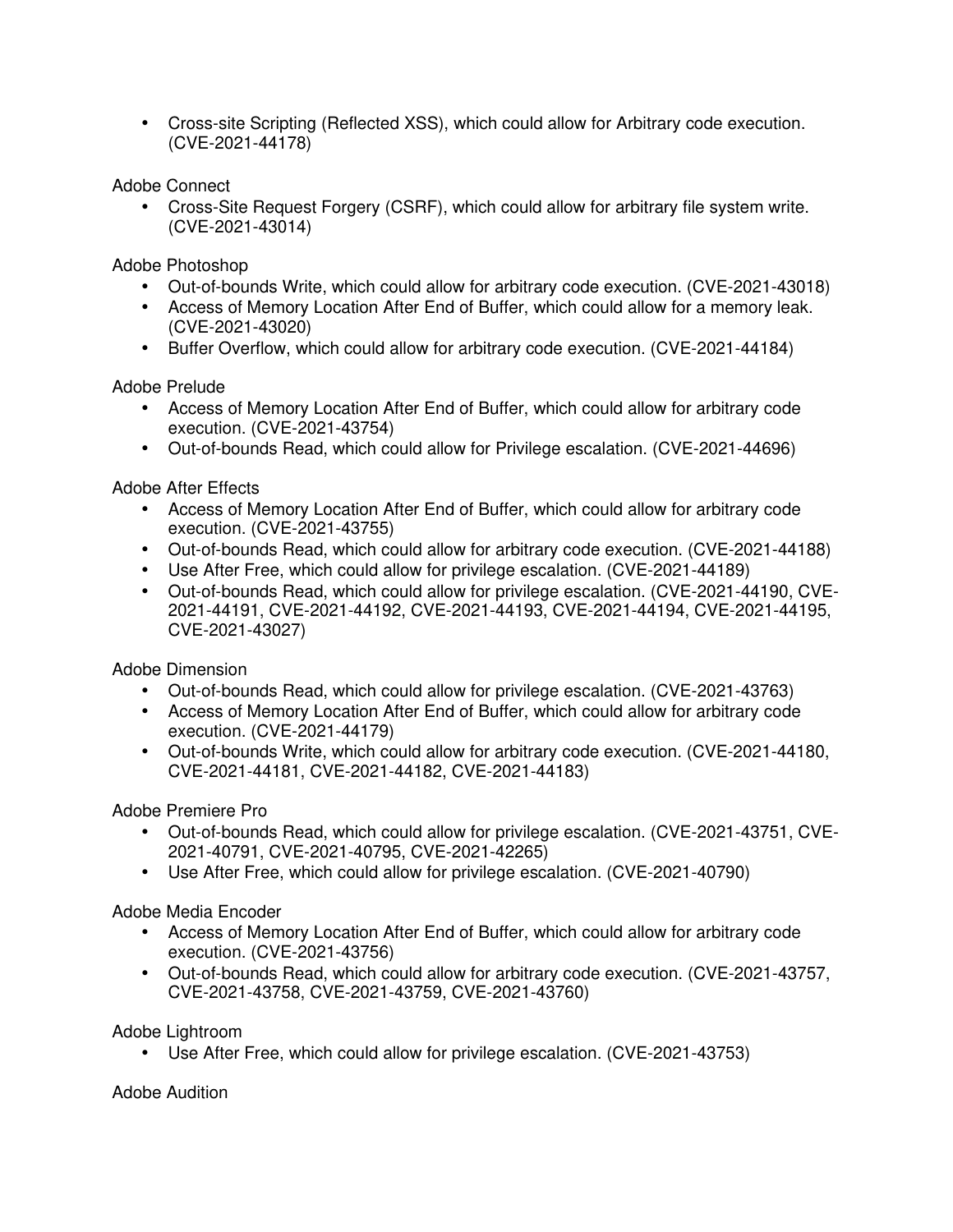• Out-of-bounds Read, which could allow for privilege escalation. (CVE-2021-44697, CVE-2021-44698, CVE-2021-44699)

Successful exploitation of the most severe of these vulnerabilities could allow for arbitrary code execution. Depending on the privileges associated with the user an attacker could then install programs; view, change, or delete data; or create new accounts with full user rights. Users whose accounts are configured to have fewer user rights on the system could be less impacted than those who operate with administrative user rights.

## **RECOMMENDATIONS:**

The following actions should be taken:

• Install the updates provided by Adobe immediately after appropriate testing.

• Run all software as a non-privileged user (one without administrative privileges) to diminish the effects of a successful attack.

• Remind users not to visit un-trusted websites or follow links provided by unknown or untrusted sources.

- Inform and educate users regarding the threats posed by hypertext links contained in emails or attachments especially from un-trusted sources.
- Apply the Principle of Least Privilege to all systems and services.

## **REFERENCES:**

### **Adobe:**

https://helpx.adobe.com/security/security-bulletin.html https://helpx.adobe.com/security/products/premiere\_rush/apsb21-101.html https://helpx.adobe.com/security/products/experience-manager/apsb21-103.html https://helpx.adobe.com/security/products/connect/apsb21-112.html https://helpx.adobe.com/security/products/photoshop/apsb21-113.html https://helpx.adobe.com/security/products/prelude/apsb21-114.html https://helpx.adobe.com/security/products/after\_effects/apsb21-115.html https://helpx.adobe.com/security/products/dimension/apsb21-116.html https://helpx.adobe.com/security/products/premiere\_pro/apsb21-117.html https://helpx.adobe.com/security/products/media-encoder/apsb21-118.html https://helpx.adobe.com/security/products/lightroom/apsb21-119.html https://helpx.adobe.com/security/products/audition/apsb21-121.html

# **CVE:**

https://cve.mitre.org/cgi-bin/cvename.cgi?name=CVE-2021-40722 https://cve.mitre.org/cgi-bin/cvename.cgi?name=CVE-2021-40783 https://cve.mitre.org/cgi-bin/cvename.cgi?name=CVE-2021-40784 https://cve.mitre.org/cgi-bin/cvename.cgi?name=CVE-2021-40790 https://cve.mitre.org/cgi-bin/cvename.cgi?name=CVE-2021-40791 https://cve.mitre.org/cgi-bin/cvename.cgi?name=CVE-2021-40795 https://cve.mitre.org/cgi-bin/cvename.cgi?name=CVE-2021-42265 https://cve.mitre.org/cgi-bin/cvename.cgi?name=CVE-2021-43014 https://cve.mitre.org/cgi-bin/cvename.cgi?name=CVE-2021-43018 https://cve.mitre.org/cgi-bin/cvename.cgi?name=CVE-2021-43020 https://cve.mitre.org/cgi-bin/cvename.cgi?name=CVE-2021-43021 https://cve.mitre.org/cgi-bin/cvename.cgi?name=CVE-2021-43022 https://cve.mitre.org/cgi-bin/cvename.cgi?name=CVE-2021-43023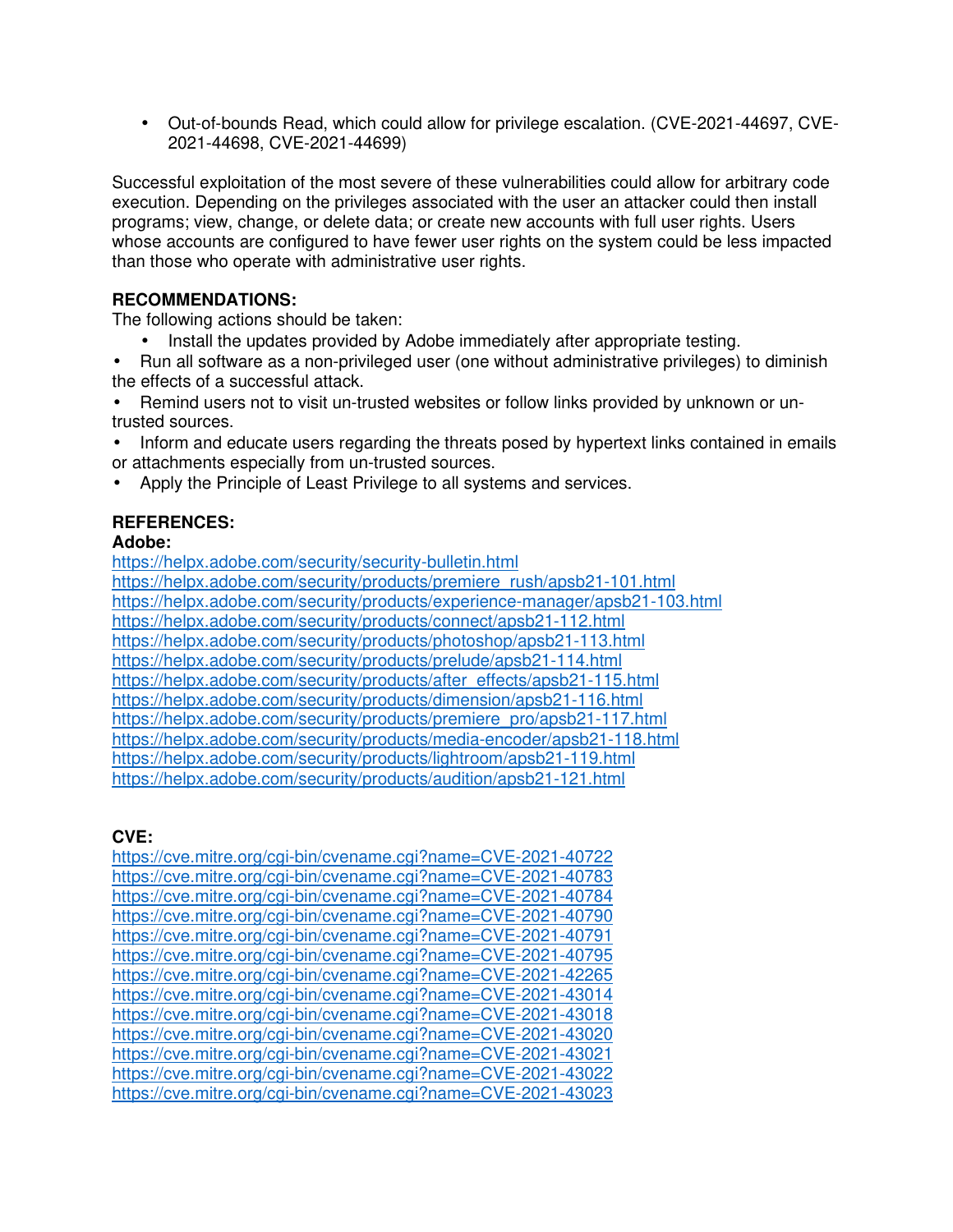https://cve.mitre.org/cgi-bin/cvename.cgi?name=CVE-2021-43024 https://cve.mitre.org/cgi-bin/cvename.cgi?name=CVE-2021-43025 https://cve.mitre.org/cgi-bin/cvename.cgi?name=CVE-2021-43026 https://cve.mitre.org/cgi-bin/cvename.cgi?name=CVE-2021-43027 https://cve.mitre.org/cgi-bin/cvename.cgi?name=CVE-2021-43028 https://cve.mitre.org/cgi-bin/cvename.cgi?name=CVE-2021-43029 https://cve.mitre.org/cgi-bin/cvename.cgi?name=CVE-2021-43030 https://cve.mitre.org/cgi-bin/cvename.cgi?name=CVE-2021-43746 https://cve.mitre.org/cgi-bin/cvename.cgi?name=CVE-2021-43747 https://cve.mitre.org/cgi-bin/cvename.cgi?name=CVE-2021-43748 https://cve.mitre.org/cgi-bin/cvename.cgi?name=CVE-2021-43749 https://cve.mitre.org/cgi-bin/cvename.cgi?name=CVE-2021-43750 https://cve.mitre.org/cgi-bin/cvename.cgi?name=CVE-2021-43751 https://cve.mitre.org/cgi-bin/cvename.cgi?name=CVE-2021-43753 https://cve.mitre.org/cgi-bin/cvename.cgi?name=CVE-2021-43754 https://cve.mitre.org/cgi-bin/cvename.cgi?name=CVE-2021-43755 https://cve.mitre.org/cgi-bin/cvename.cgi?name=CVE-2021-43756 https://cve.mitre.org/cgi-bin/cvename.cgi?name=CVE-2021-43757 https://cve.mitre.org/cgi-bin/cvename.cgi?name=CVE-2021-43758 https://cve.mitre.org/cgi-bin/cvename.cgi?name=CVE-2021-43759 https://cve.mitre.org/cgi-bin/cvename.cgi?name=CVE-2021-43760 https://cve.mitre.org/cgi-bin/cvename.cgi?name=CVE-2021-43761 https://cve.mitre.org/cgi-bin/cvename.cgi?name=CVE-2021-43762 https://cve.mitre.org/cgi-bin/cvename.cgi?name=CVE-2021-43763 https://cve.mitre.org/cgi-bin/cvename.cgi?name=CVE-2021-43764 https://cve.mitre.org/cgi-bin/cvename.cgi?name=CVE-2021-43765 https://cve.mitre.org/cgi-bin/cvename.cgi?name=CVE-2021-44176 https://cve.mitre.org/cgi-bin/cvename.cgi?name=CVE-2021-44177 https://cve.mitre.org/cgi-bin/cvename.cgi?name=CVE-2021-44178 https://cve.mitre.org/cgi-bin/cvename.cgi?name=CVE-2021-44179 https://cve.mitre.org/cgi-bin/cvename.cgi?name=CVE-2021-44180 https://cve.mitre.org/cgi-bin/cvename.cgi?name=CVE-2021-44181 https://cve.mitre.org/cgi-bin/cvename.cgi?name=CVE-2021-44182 https://cve.mitre.org/cgi-bin/cvename.cgi?name=CVE-2021-44183 https://cve.mitre.org/cgi-bin/cvename.cgi?name=CVE-2021-44184 https://cve.mitre.org/cgi-bin/cvename.cgi?name=CVE-2021-44188 https://cve.mitre.org/cgi-bin/cvename.cgi?name=CVE-2021-44189 https://cve.mitre.org/cgi-bin/cvename.cgi?name=CVE-2021-44190 https://cve.mitre.org/cgi-bin/cvename.cgi?name=CVE-2021-44191 https://cve.mitre.org/cgi-bin/cvename.cgi?name=CVE-2021-44192 https://cve.mitre.org/cgi-bin/cvename.cgi?name=CVE-2021-44193 https://cve.mitre.org/cgi-bin/cvename.cgi?name=CVE-2021-44194 https://cve.mitre.org/cgi-bin/cvename.cgi?name=CVE-2021-44195 https://cve.mitre.org/cgi-bin/cvename.cgi?name=CVE-2021-44696 https://cve.mitre.org/cgi-bin/cvename.cgi?name=CVE-2021-44697 https://cve.mitre.org/cgi-bin/cvename.cgi?name=CVE-2021-44698 https://cve.mitre.org/cgi-bin/cvename.cgi?name=CVE-2021-44699